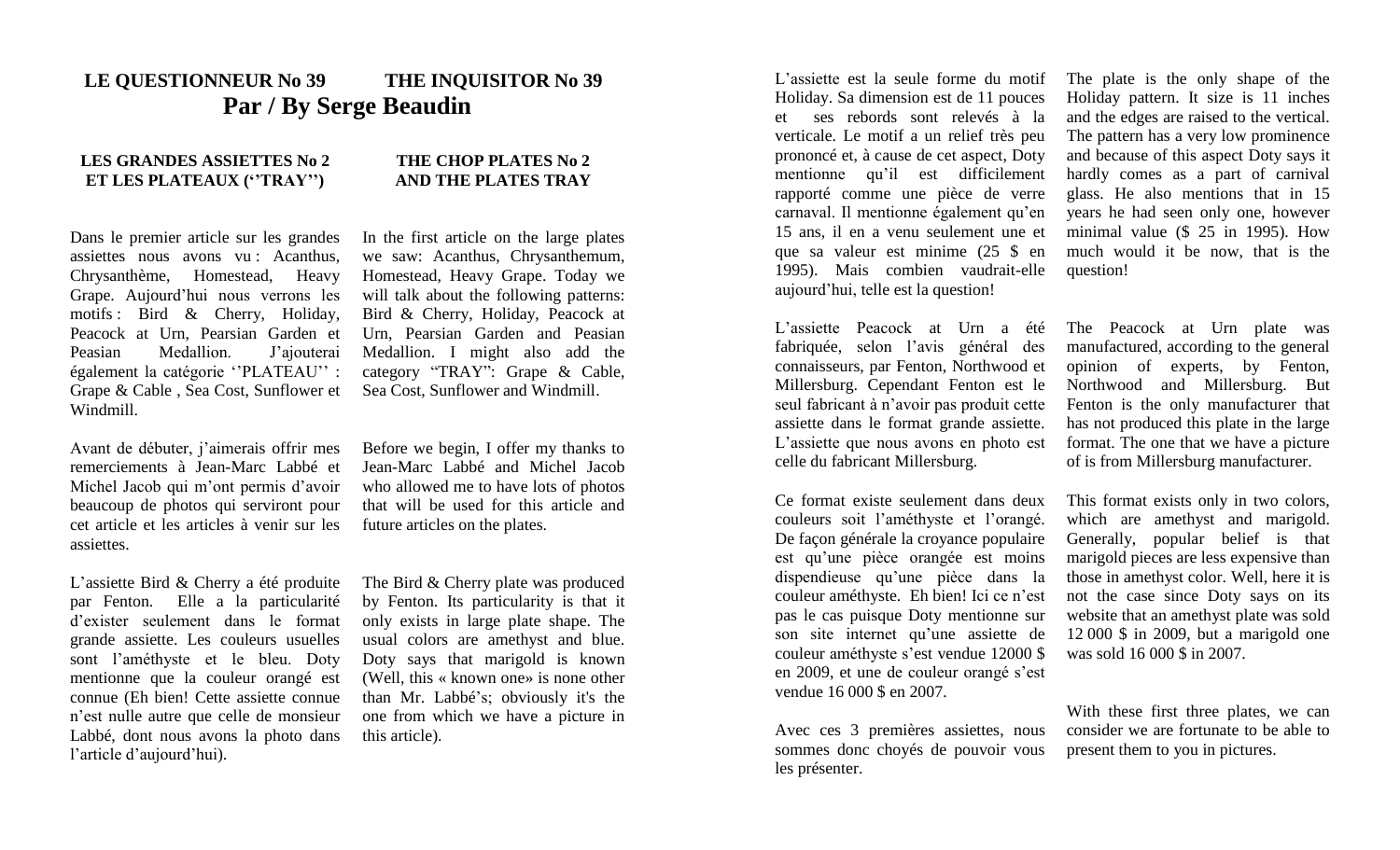L'assiette Pearsian Garden existe dans deux formats soit la grande assiette et la petite assiette, variant de  $6, 6 \frac{1}{2}$  et 7 ½ pouces. Dugan a utilisé deux moules différents. Un même moule a été utilisé pour les petites assiettes et les Berry bols et un autre a été utilisé pour les grandes assiettes, les bols «ice cream shape» grand format et les bols à fruit.

Cette assiette d'une grandeur de 13 pouces est certes parmi les plus grandes si non la plus grande du monde carnaval.

Doty rapporte qu'une grande assiette améthyste «…avec de grands reflets bleus…» s'est vendue 11 000 \$ en 1993. Est-ce que cette dénomination était le nom précurseur de ce qu'on appelle aujourd'hui l'iridescence électrique ?

L'assiette Pearsian Medallion de Fenton existe dans trois formats soit celui de grande assiette, la petite assiette variant de 6 et 7 ½ pouces et l'assiette de format régulier soit 9 pouces. Donc ici je parlerai uniquement de la grande assiette qui est d'une grandeur d'environ 10 pouces. Cette assiette a la particularité d'avoir été produite dans une seule couleur soit le BLEU et malgré ce fait, elle demeure très abordable puisque les prix peuvent variés entre 200 \$ et 300 \$.

The Pearsian Garden plate exists in two sizes, the large plate and the small plate, ranging from 6, 6  $\frac{1}{2}$  and  $\frac{7\frac{1}{2}}{2}$ inches. Dugan used two different molds. One same mold was used for small plates and Berry bowls and one other was used for large plates, large "ice cream shape" bowls and large fruit bowl.

This plate of a size of 13 inches is certainly among the largest if not the world's largest carnival glass plate.

Doty reported that a large amethyst plate «…with blue sheens…» was sold 11 000\$ in 1993. Was this the precursor name of what is now called electric iridescence?

The Fenton Pearsian Medallion plate is available in three formats: the large plate, small plate between 6 and 7 ½ inches and the regular plate size 9 inches. So here I will only speak about the big plate which is of about 10 inches. This plate has the distinction of having been produced in a single color, BLUE, and despite this fact, it remains very affordable because prices can range between 200 \$ and 300 \$.

Les assiettes de format PLATEAU existe dans deux formats soit le ''DRESSER TRAY et le ''PIN TRAY'' Cela ne veut pas dire que chaque motif existe dans les deux formats. Une particularité de ce format est que ces plateaux sont de formes ovales. Le motif Grape & Cable de Northwood existe dans les deux formats, la photo d'aujourd'hui est celle du ''dresser tray'' dont la largeur maximum est de 11 pouces. La couleur la plus recherchée est le bleu glacier. Doty regroupe ce plateau avec la bouteille d'eau de Cologne, le support pour épingles à chapeau, la jarre à poudre et la petite assiette ''pin tray''. Tout ceci décrit très bien ce à quoi était destiné cet ensemble sur plateau.

L'assiette Sunflower pin tray de Millersburg existe que dans ce seul format. Les couleurs connues sont l'améthyste dont un exemplaire électrique s'est vendu à un prix de 1700 \$ en 2005, le vert et l'orangé.

Doty mentionne que Fenton a reproduit ce motif mais il ne sait si ces reproductions ont été faites à partir du moule de Millersburg. Les couleurs de reproductions sont le vert, le bleu et l'orangé. Heureusement ces reproductions arborent toutes le logo de Fenton. Il est évident que ces reproductions n'ont pas une grande valeur.

The plates "TRAY" shaped are available in two formats: ''DRESSER TRAY'' and PIN TRAY''. That does not mean that each pattern exists in both formats. A particularity of this shape is that these plates are ovals. The Northwood Grape & Cable pattern is available in both formats; today's picture is the dresser tray whose maximum width is 11 inches. The most sought after color is ice blue. Doty includes the plate with a bottle of cologne, the hat pin holder, powder jar and the small pin tray. All this describes very well what these tray sets were intended for.

The Millersburg Sunflower pin tray exists only in this format. The known colors are amethyst, that was sold 1 700 \$ for an electric specimen in 2005, as well as green and marigold.

Doty says that Fenton has reproduced this pattern but does not know if these reproductions were made from the of Millersburg molds. The reproductions colors are green, blue and maritgold. Fortunately, these reproductions are marked with Fenton logo. It is obvious that these reproductions are not of great value.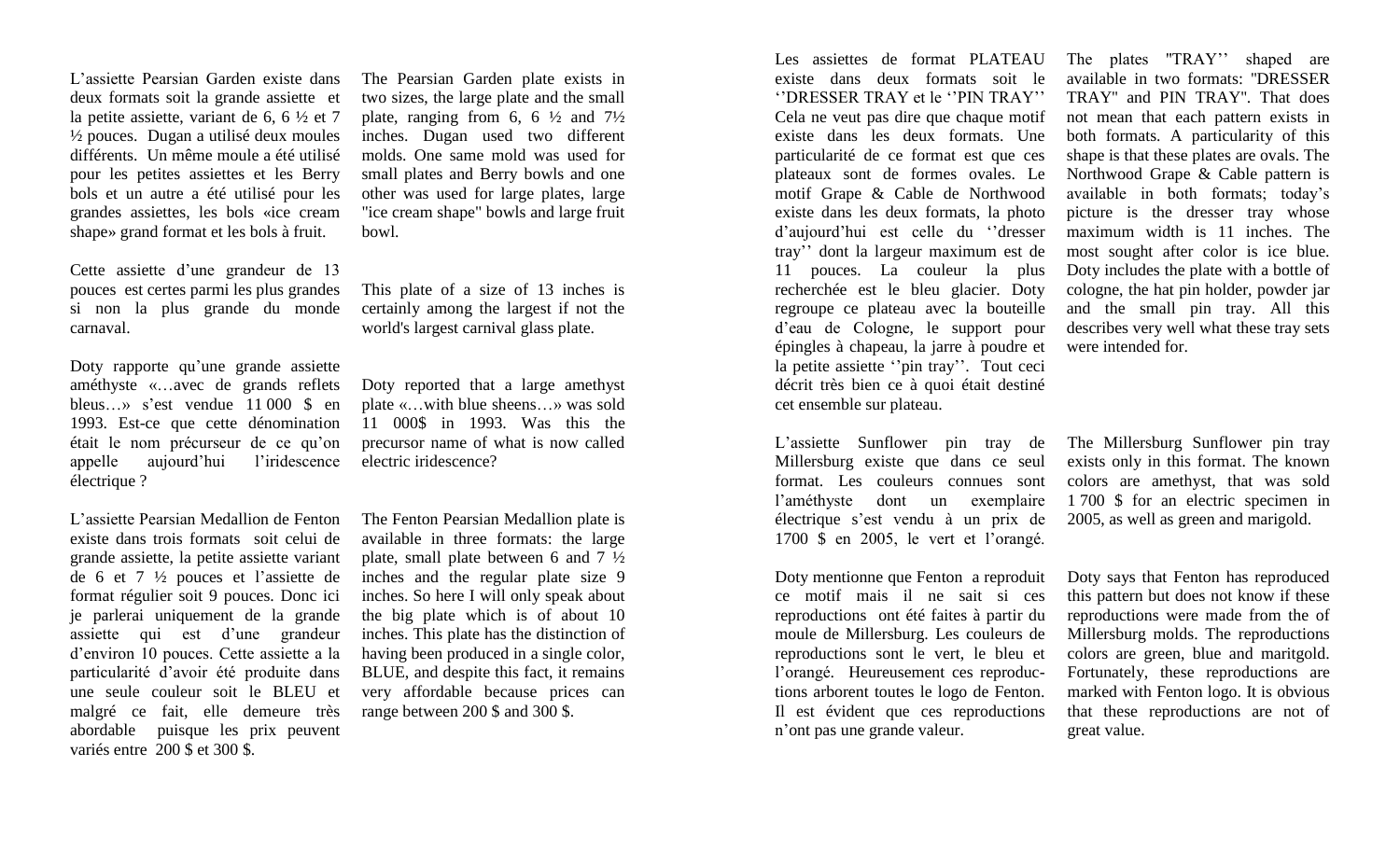L'assiette Seacost pin tray de Millersburg a été produite dans les m êmes couleur s que le Sunflower pin tray , soit l'améthyste, le vert et l'orangé. Doty rapporte un fait amusant concernant cette pièce : il mentionne co mbien de fois cette pièce peut avoir été laissée de côté parce qu'elle pouvait ressembler à une pièce souvenir de faible qualité.

Cependant la réalité est tout autre puisque ces pièces atteignent des prix assez élevés. Une pièce de couleur verte s'est vendue 2 300\$ en 2007. Ceci est cependant exceptionnel puisque le prix moyen est plutôt entre 1200 \$ et 1500 \$.

Le plateau d'Imp érial est très plat et sa largeur maximum est de 9 ½ pouces tandis que le format pickle dish ou relish tray a le rebord relevé. Imp érial produisait généralement ses pièces dans beaucoup de couleurs, mais ici les couleurs connues sont l'améthyste (ou le pourpre), le vert et l'orangé .

En conclusion, les grandes assiettes et les assiettes de format plateau sont à l'opposé en termes de grandeur mais elles sont toutes aussi intéressantes

The Millersburg Seacost pin tray was produced in the same colors as pin tray Sunflower, which are amethyst, green and marigold. Doty reports a funny fact about this: he mentions that so many times this piece may have been left aside because it might resemble a low quality souvenir piece.

But the reality is that opposite since these parts reach high enough price. One green specimen was sold 2 300 \$ in 2007. However, this was an exception since the average price is from 1 200 \$ to 1 500 \$.

The Imperial dresser tray is very flat and its maximum width is 9 ½ inches while the pickle dish or relish tray formats has raised edge. Imperial generally produced his trays in many colors, but amethyst (or purple), green and marigold are the known colors.

In conclusion, large plates and dresser tray are opposite in terms of size but they are equally interesting .



Bird & Cherry



Holiday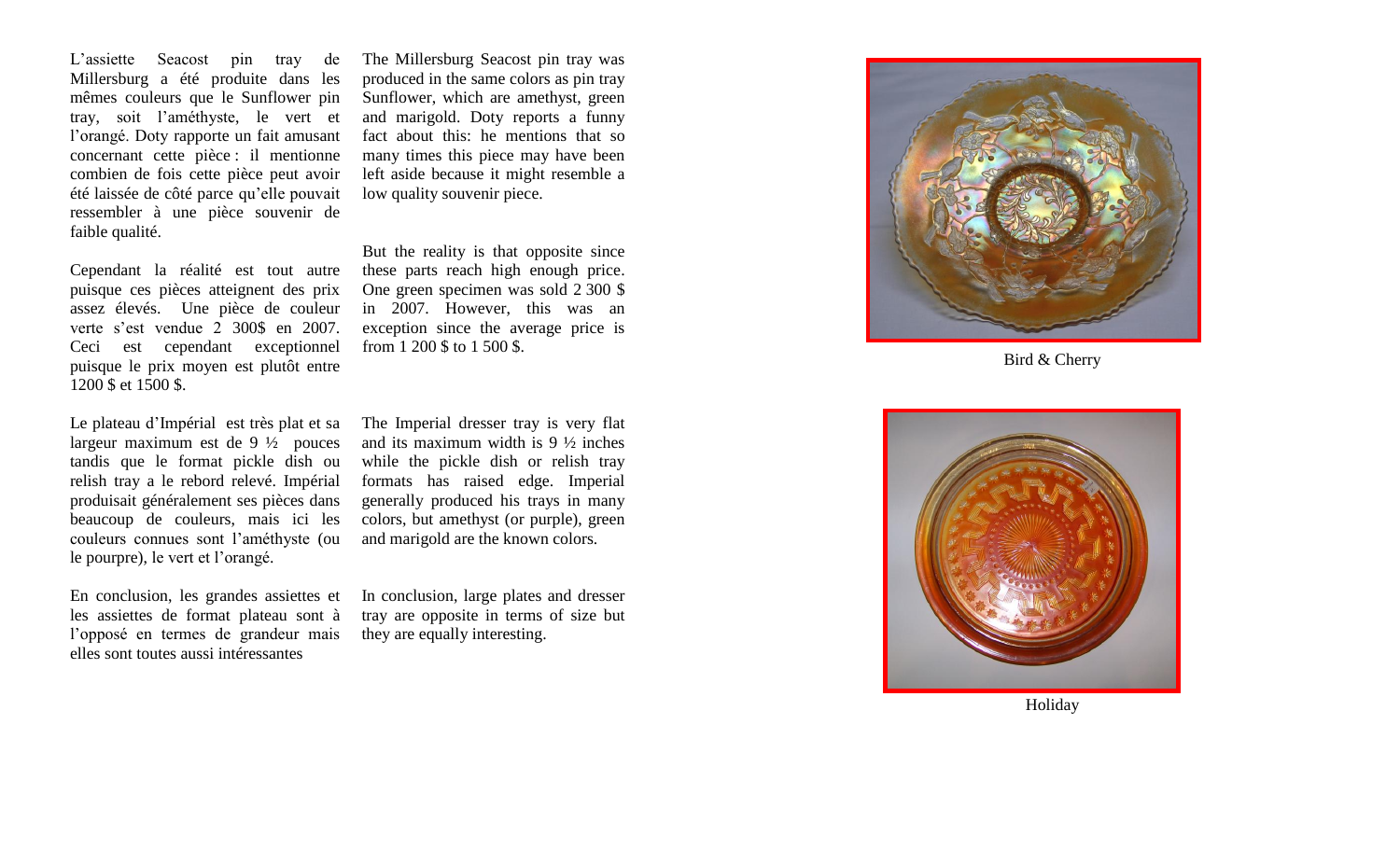Photo à venir

Peacock at Urn



Pearsian Garden



Pearsian Medallion



Grape & cable dresser tray